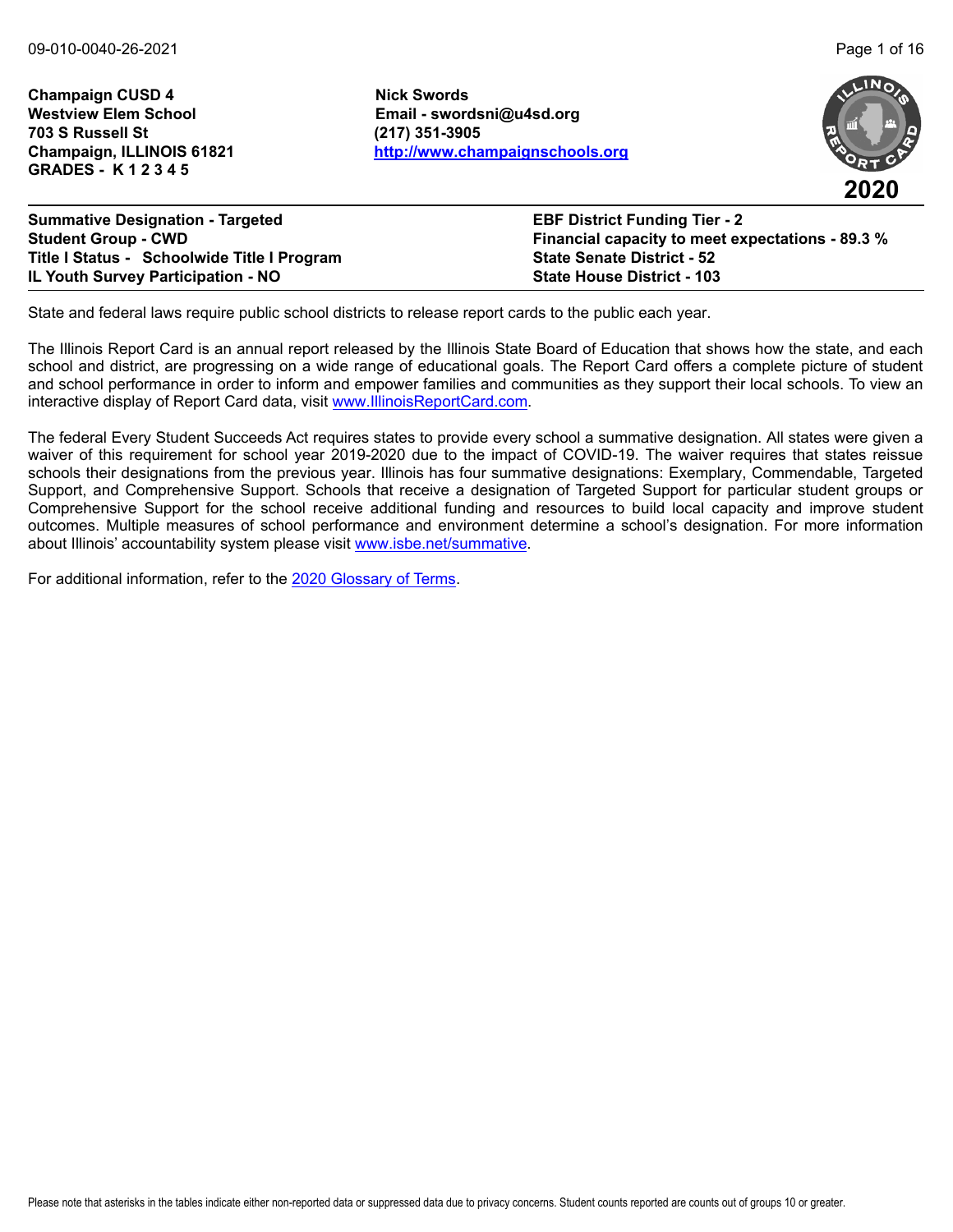# **STUDENTS**

|                 | <b>STUDENT ENROLLMENT</b> |         |              |                 |         |                                       |          |                |                              |         |               |                 |
|-----------------|---------------------------|---------|--------------|-----------------|---------|---------------------------------------|----------|----------------|------------------------------|---------|---------------|-----------------|
|                 |                           |         |              |                 |         | <b>Native</b><br>Hawaiian<br>/Pacific | American | Two or<br>More | <b>Children</b><br>with      | English | Low           |                 |
|                 | All                       | White   | <b>Black</b> | <b>Hispanic</b> | Asian   | <b>Islander</b>                       | Indian   | <b>Races</b>   | <b>Disabilities Learners</b> |         | <b>Income</b> | <b>Homeless</b> |
| <b>School</b>   | 445                       | 157     | 127          | 69              | 38      |                                       |          | 52             | 60                           | 83      | 233           | 7               |
|                 |                           | 35.3%   | 28.5%        | 15.5%           | 8.5%    | 0.2%                                  | 0.2%     | 11.7%          | 13.5%                        | 18.7%   | 52.4%         | 1.6%            |
| <b>District</b> | 10,137                    | 3,431   | 3,625        | 1,321           | 889     | 4                                     | 18       | 849            | 1.676                        | 1,272   | 5,575         | 198             |
|                 |                           | 33.8%   | 35.8%        | 13.0%           | 8.8%    | 0.0%                                  | 0.2%     | 8.4%           | 16.5%                        | 12.5%   | 55.0%         | 2.0%            |
| <b>State</b>    | 1,957,018                 | 929,443 | 324,212      | 519,982         | 102,732 | 2,035                                 | 4,936    | 73,678         | 348,751                      | 245,502 | 949,618       | 38,890          |
|                 |                           | 47.5%   | 16.6%        | 26.6%           | 5.2%    | 0.1%                                  | 0.3%     | 3.8%           | 17.8%                        | 12.5%   | 48.5%         | 2.0%            |

**Student Enrollment** is based on Serving School.

**Children with Disabilities** are those students eligible to receive special education services through an IEP or support through a 504 plan. **English Learners** are students eligible for transitional bilingual programs. **Low Income** are students who receive or live in households that receive SNAP or TANF; are classified as homeless, migrant, runaway, Head Start, or foster children; or live in a household where the household income meets the USDA income guidelines to receive free or reduced-price meals.

**Homeless** students are those who do not have permanent and adequate homes.

|                 | <b>CHRONIC ABSENTEEISM RATE</b> |       |              |                 |       |                                       |          |                |                         |                         |          |               |
|-----------------|---------------------------------|-------|--------------|-----------------|-------|---------------------------------------|----------|----------------|-------------------------|-------------------------|----------|---------------|
|                 |                                 |       |              |                 |       | <b>Native</b><br>Hawaiian<br>/Pacific | American | Two or<br>More | <b>Children</b><br>with | <b>Students</b><br>with | English  | Low           |
|                 | All                             | White | <b>Black</b> | <b>Hispanic</b> | Asian | <b>Islander</b>                       | Indian   | <b>Races</b>   | <b>Disabilities</b>     | <b>IEPs</b>             | ∟earners | <b>Income</b> |
| <b>School</b>   | 9.8%                            | 3.9%  | 15.2%        | 11.7%           | 2.8%  |                                       | $\star$  | 12.5%          | 13.1%                   | 15.7%                   | 11.8%    | 14.9%         |
| <b>District</b> | 13.7%                           | 8.5%  | 19.4%        | 17.2%           | 3.1%  |                                       | 31.3%    | 15.6%          | 19.7%                   | 19.9%                   | 12.2%    | 20.4%         |
| <b>State</b>    | 11.0%                           | 7.8%  | 18.7%        | 12.5%           | 5.7%  | 10.0%                                 | 15.6%    | 13.0%          | 16.3%                   | 16.9%                   | 11.3%    | 16.4%         |

**Users of this report should note that this data may have possibly been affected by the suspension of in-person instruction during the 2019-20 school year. While it was collected in accordance with ISBE data policy and validated through normal procedures, the state environment and policy changes resulting from the suspension of in-person instruction may have possibly affected the results. Thus, please use caution when interpreting results and trends.**

|                 | <b>ISTUDENT MOBILITY RATE</b> |       |        |       |              |                 |       |                 |          |        |                     |                 |          |         |
|-----------------|-------------------------------|-------|--------|-------|--------------|-----------------|-------|-----------------|----------|--------|---------------------|-----------------|----------|---------|
|                 |                               |       |        |       |              |                 |       | <b>Native</b>   |          |        |                     |                 |          |         |
|                 |                               |       |        |       |              |                 |       | Hawaiian        |          | Two or | <b>Children</b>     | <b>Students</b> |          |         |
|                 |                               |       |        |       |              |                 |       | /Pacific        | American | More   | with                | with            | English  | Low     |
|                 | All                           | Male  | Female | White | <b>Black</b> | <b>Hispanic</b> | Asian | <b>Islander</b> | Indian   | Races  | <b>Disabilities</b> | <b>IEPs</b>     | Learners | Income  |
| <b>School</b>   | 8.1%                          | 9.3%  | 7.1%   | 2.5%  | 12.9%        | 0.0%            | 18.6% | $\star$         | $\star$  | 14.0%  | 5.0%                | 6.0%            | 9.0%     | 9.7%    |
| <b>District</b> | 10.2%                         | 11.1% | 9.2%   | 6.9%  | 13.1%        | 11.2%           | 10.0% | *               | 20.0%    | 8.9%   | 10.0%               | 10.6%           | 12.4%    | 12.8%   |
| <b>State</b>    | 6.2%                          | 6.5%  | 5.8%   | 4.1%  | 11.8%        | 5.9%            | 6.1%  | 8.2%            | 8.6%     | 7.6%   | 6.2%                | 6.8%            | 7.4%     | $9.0\%$ |

**Students with IEPs** are those eligible to receive special education services.

Users of this report should note that this data may have possibly been affected by the suspension of in-person instruction during the 2019-20 school year. While it was collected **in accordance with ISBE data policy and validated through normal procedures, the state environment and policy changes resulting from the suspension of in-person instruction may have possibly affected the results. Thus, please use caution when interpreting results and trends.**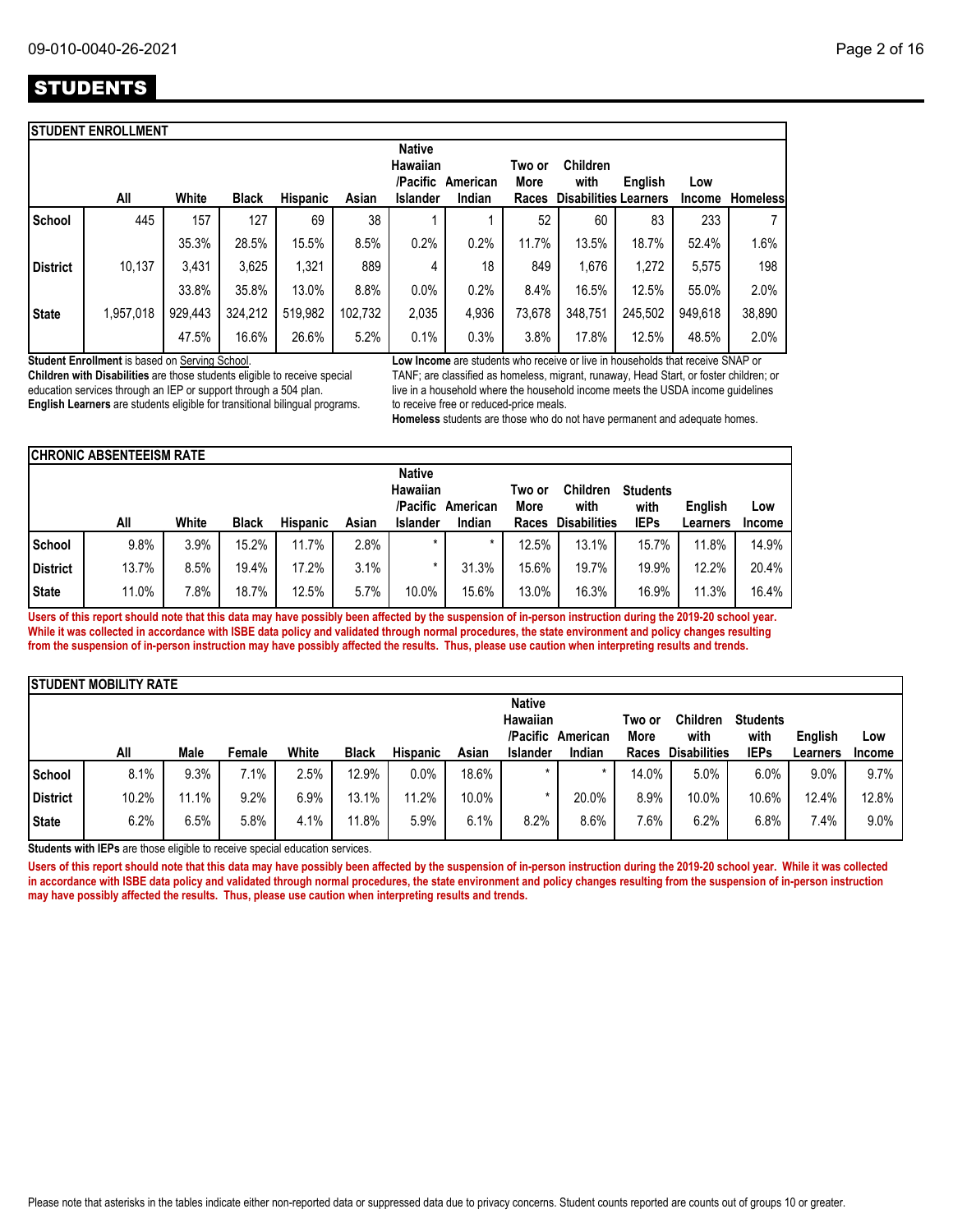## GIFTED STUDENTS

"Gifted Education" is defined as educational services, including differentiated curricula and instructional methods, designed to meet the needs of gifted children as defined in Article 14A of this code.

"Advanced Academic Program" is defined as a course of study to which students are assigned based on advanced cognitive ability or advanced academic achievement compared to local age peers and in which the curriculum is substantially differentiated from the general curriculum to provide appropriate challenge and pace. Note that gifted students are a subset of accelerated placement /advanced academic program students and are included in these metrics also.

| <b>ISTUDENTS ASSESSED FOR</b><br><b>GIFTEDNESS</b> |             |      |  |  |  |  |  |  |  |  |  |  |
|----------------------------------------------------|-------------|------|--|--|--|--|--|--|--|--|--|--|
| % Students<br># Students                           |             |      |  |  |  |  |  |  |  |  |  |  |
| School                                             | 13.5%<br>66 |      |  |  |  |  |  |  |  |  |  |  |
| <b>District</b>                                    | 1,104       | 9.6% |  |  |  |  |  |  |  |  |  |  |
| 165,182<br>7.6%<br><b>State</b>                    |             |      |  |  |  |  |  |  |  |  |  |  |

|                                                             | <b>STUDENTS ASSESSED FOR GIFTEDNESS (Demographics)</b> |                      |         |                 |              |       |        |       |         |               |  |  |  |
|-------------------------------------------------------------|--------------------------------------------------------|----------------------|---------|-----------------|--------------|-------|--------|-------|---------|---------------|--|--|--|
|                                                             |                                                        | <b>Native</b>        |         |                 |              |       |        |       |         |               |  |  |  |
|                                                             |                                                        |                      |         |                 |              |       |        |       |         |               |  |  |  |
| Low<br><b>IEPs</b><br>Races<br><b>Income</b><br>Learners    | Indian                                                 | <b>Islander</b>      | Asian   | <b>Hispanic</b> | <b>Black</b> | White | Female | Male  | All     |               |  |  |  |
| $\star$<br>17.2%<br>11.0%                                   |                                                        |                      | $\star$ | 15.7%           | 11.4%        | 13.3% | 10.7%  | 16.4% | 66      | <b>School</b> |  |  |  |
| 11.2%<br>7.6%<br>10.2%<br>7.7%                              |                                                        |                      | 16.2%   | 7.4%            | 7.0%         | 11.3% | 8.9%   | 10.3% | 1.104   | District      |  |  |  |
| 6.3%<br>4.7%<br>9.1%<br>5.9%<br>7.4%                        |                                                        | 8.1%                 | 18.4%   | 5.5%            | 4.7%         | 8.5%  | 7.7%   | 7.5%  | 165,182 | State         |  |  |  |
| <b>Students</b><br>Two or<br>With<br><b>More</b><br>English | American                                               | Hawaiian<br>/Pacific |         |                 |              |       |        |       |         |               |  |  |  |

| <b>STUDENTS ASSESSED FOR GIFTEDNESS TAUGHT BY</b><br><b>GIFTED-ENDORSED TEACHERS</b> |        |      |  |  |  |  |  |  |  |  |  |  |
|--------------------------------------------------------------------------------------|--------|------|--|--|--|--|--|--|--|--|--|--|
| # Students<br>% Students                                                             |        |      |  |  |  |  |  |  |  |  |  |  |
| School                                                                               | 23     | 4.7% |  |  |  |  |  |  |  |  |  |  |
| <b>District</b>                                                                      | 125    | 1.1% |  |  |  |  |  |  |  |  |  |  |
| <b>State</b>                                                                         | 19.414 | 0.9% |  |  |  |  |  |  |  |  |  |  |

|          | <b>STUDENTS ASSESSED FOR GIFTEDNESS TAUGHT BY GIFTED-ENDORSED TEACHERS (Demographics)</b> |      |        |         |              |                 |         |                                                          |                    |                         |                                        |                     |                      |
|----------|-------------------------------------------------------------------------------------------|------|--------|---------|--------------|-----------------|---------|----------------------------------------------------------|--------------------|-------------------------|----------------------------------------|---------------------|----------------------|
|          | All                                                                                       | Male | Female | White   | <b>Black</b> | <b>Hispanic</b> | Asian   | <b>Native</b><br>Hawaiian<br>/Pacific<br><b>Islander</b> | American<br>Indian | Two or<br>More<br>Races | <b>Students</b><br>With<br><b>IEPs</b> | English<br>Learners | Low<br><b>Income</b> |
| School   | 23                                                                                        | 5.5% | 4.0%   | 6.0%    | $\star$      | $\star$         | $\star$ | $\star$                                                  |                    | $\star$                 | $\star$                                | $\star$             |                      |
| District | 125                                                                                       | .2%  | 1.0%   | .6%     | 0.6%         |                 | 2.7%    |                                                          |                    | .1%،                    | 0.8%                                   | $0.8\%$             | 0.6%                 |
|          |                                                                                           |      |        |         |              |                 |         |                                                          |                    |                         |                                        |                     |                      |
| State    | 19,414                                                                                    | 0.9% | 0.9%   | $1.1\%$ | 0.3%         | 0.6%            | 2.7%    | 0.3%                                                     | 0.7%               | 0.9%                    | 0.4%                                   | 0.4%                | 0.4%                 |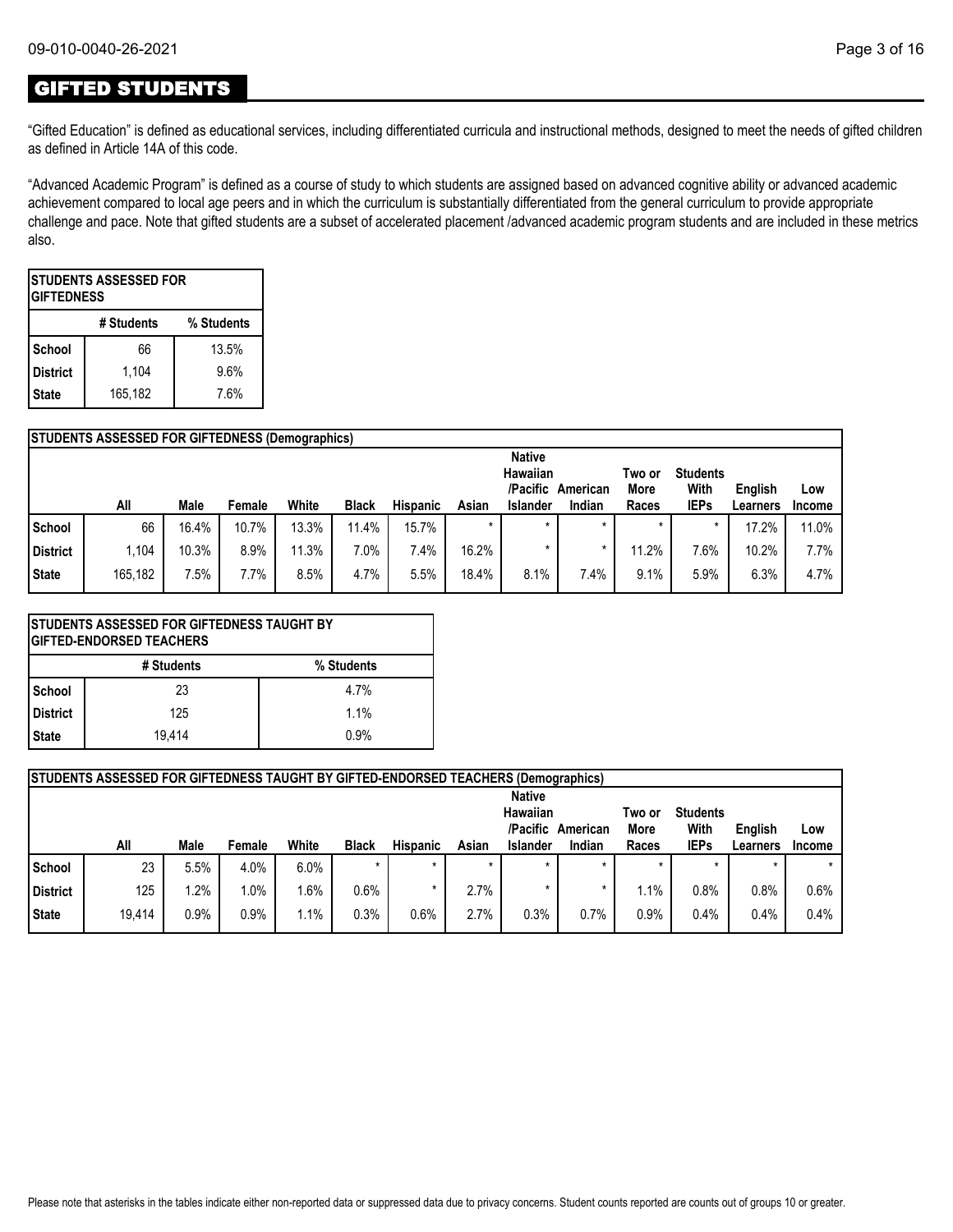## 09-010-0040-26-2021 Page 4 of 16

|            | <b>ISTUDENTS IDENTIFIED AS GIFTED</b> |            |  |  |  |  |  |  |  |  |  |  |
|------------|---------------------------------------|------------|--|--|--|--|--|--|--|--|--|--|
|            | # Students                            | % Students |  |  |  |  |  |  |  |  |  |  |
| l School   | *                                     | *          |  |  |  |  |  |  |  |  |  |  |
| l District | 391                                   | 3.4%       |  |  |  |  |  |  |  |  |  |  |
| State      | 50,813                                | 2.3%       |  |  |  |  |  |  |  |  |  |  |

|               | <b>STUDENTS IDENTIFIED AS GIFTED (Demographics)</b> |             |         |         |              |          |       |                                       |          |                |                         |          |        |
|---------------|-----------------------------------------------------|-------------|---------|---------|--------------|----------|-------|---------------------------------------|----------|----------------|-------------------------|----------|--------|
|               |                                                     |             |         |         |              |          |       | <b>Native</b><br>Hawaiian<br>/Pacific | American | Two or<br>More | <b>Students</b><br>With | English  | Low    |
|               | All                                                 | <b>Male</b> | Female  | White   | <b>Black</b> | Hispanic | Asian | <b>Islander</b>                       | Indian   | Races          | <b>IEPs</b>             | Learners | Income |
| <b>School</b> |                                                     | $\star$     | $\star$ | $\star$ | $\star$      | $\ast$   |       | $\star$                               |          | $\star$        |                         | $\star$  | *      |
| District      | 391                                                 | 3.6%        | 3.2%    | 4.4%    | .2%          | .2%      | 12.3% | ×                                     |          | 3.8%           | $1.0\%$                 | 1.1%     | 1.6%   |
| State         | 50,813                                              | 2.3%        | 2.4%    | 2.5%    | $.1\%$       | .4%      | 9.9%  | 3.4%                                  | .3%      | 2.7%           | 0.6%                    | 0.5%     | 1.0%   |

| STUDENTS IDENTIFIED AS GIFTED TAUGHT BY<br><b>GIFTED-ENDORSED TEACHERS</b> |         |      |  |  |  |  |  |  |  |  |  |
|----------------------------------------------------------------------------|---------|------|--|--|--|--|--|--|--|--|--|
| # Students<br>% Students                                                   |         |      |  |  |  |  |  |  |  |  |  |
| <b>School</b>                                                              | $\star$ |      |  |  |  |  |  |  |  |  |  |
| District                                                                   | 85      | 0.7% |  |  |  |  |  |  |  |  |  |
| <b>State</b>                                                               | 9.454   | 0.4% |  |  |  |  |  |  |  |  |  |

|          | <b>STUDENTS IDENTIFIED AS GIFTED TAUGHT BY GIFTED-ENDORSED TEACHERS (Demographics)</b>         |         |         |         |              |                 |         |                 |        |       |             |          |               |
|----------|------------------------------------------------------------------------------------------------|---------|---------|---------|--------------|-----------------|---------|-----------------|--------|-------|-------------|----------|---------------|
|          | <b>Native</b><br>Hawaiian<br><b>Students</b><br>Two or<br>/Pacific<br>With<br>More<br>American |         |         |         |              |                 |         |                 |        |       |             | English  | Low           |
|          | All                                                                                            | Male    | Female  | White   | <b>Black</b> | <b>Hispanic</b> | Asian   | <b>Islander</b> | Indian | Races | <b>IEPs</b> | Learners | <b>Income</b> |
| l School |                                                                                                | $\star$ | $\star$ |         | $\star$      |                 | $\star$ | $\star$         |        |       |             |          |               |
| District | 85                                                                                             | $0.8\%$ | 0.7%    | $1.2\%$ |              |                 | 2.6%    | -1              |        |       | ÷           | $\star$  | 0.3%          |
| State    | 9,454                                                                                          | 0.4%    | 0.4%    | 0.5%    | 0.1%         | 0.2%            | 1.9%    | 0.1%            | 0.3%   | 0.5%  | 0.1%        | 0.1%     | 0.1%          |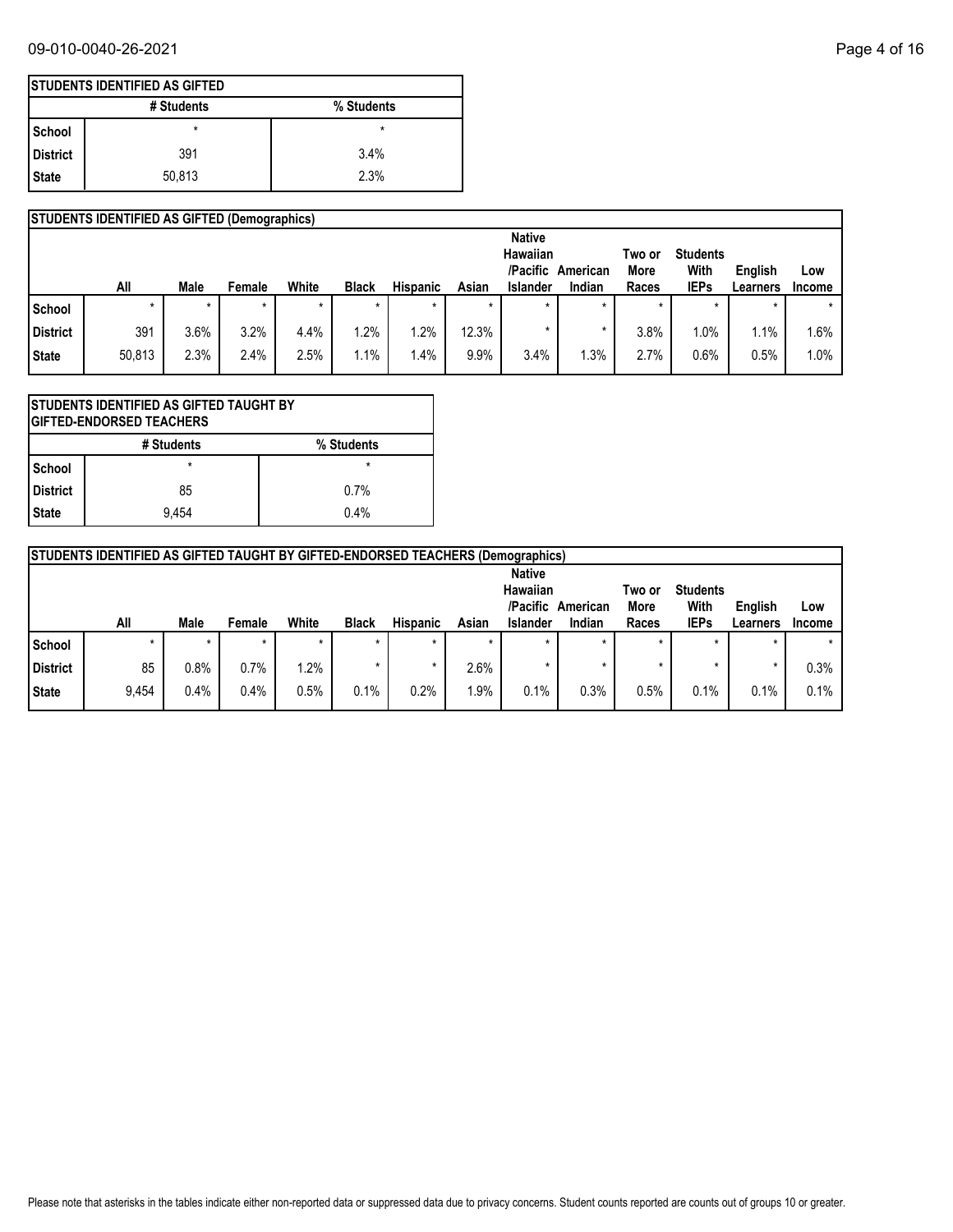| I TOTAL SCHOOL DAYS   |
|-----------------------|
| <b>Number of Days</b> |
|                       |

|            | INGHINGI VI DUVJ |
|------------|------------------|
| l School   | 177              |
| l District | 177              |
| l State    | 175              |

**Users of this report should note that this data may have possibly been affected by the suspension of in-person instruction during the 2019-20 school year. While it was collected in accordance with ISBE data policy and validated through normal procedures, the state environment and policy changes resulting from the suspension of in-person instruction may have possibly affected the results. Thus, please use caution when interpreting results and trends.**

| % of 8TH GRADERS<br>PASSING ALGEBRA I |       |  |  |  |
|---------------------------------------|-------|--|--|--|
| School                                |       |  |  |  |
| <b>District</b>                       | 37.3% |  |  |  |
| <b>State</b>                          | 30.8% |  |  |  |

**Users of this report should note that this data may have possibly been affected by the suspension of in-person instruction during the 2019-20 school year. HOWEVER, based on the data collected and comparisons to historical data, the data collected for this collection cycle does not, in aggregate, exhibit greater variation than is normally observed from year to year.**

| <b>ISTUDENT-TO-STAFF RATIOS</b> |                                        |                                       |                                            |                         |  |  |  |  |
|---------------------------------|----------------------------------------|---------------------------------------|--------------------------------------------|-------------------------|--|--|--|--|
|                                 | Pupil-<br><b>Teacher</b><br>Elementary | Pupil-<br><b>Teacher</b><br>Secondary | Pupil-<br><b>Certified</b><br><b>Staff</b> | Pupil-<br>Administrator |  |  |  |  |
| School                          |                                        |                                       |                                            |                         |  |  |  |  |
| <b>District</b>                 | 16.9                                   | 14.9                                  | 8.8                                        | 145.3                   |  |  |  |  |
| <b>State</b>                    | 18.1                                   | 18.6                                  | 10.1                                       | 171.1                   |  |  |  |  |

| HEALTH<br>AND<br><b>WELLNESS</b><br>(days per week) |     |  |  |  |
|-----------------------------------------------------|-----|--|--|--|
| School                                              | 2.5 |  |  |  |
| <b>District</b>                                     | 3.2 |  |  |  |
| State                                               | 3.6 |  |  |  |

**Users of this report should note that this data may have possibly been affected by the suspension of in-person instruction during the 2019-20 school year. HOWEVER, based on the data collected and comparisons to historical data, the data collected for this collection cycle does not, in aggregate, exhibit greater variation than is normally observed from year to year.**

| <b>AVERAGE CLASS SIZE</b> (as of the first school day in May) |         |      |         |      |      |      |      |      |      |          |         |
|---------------------------------------------------------------|---------|------|---------|------|------|------|------|------|------|----------|---------|
| Grades                                                        |         |      |         |      |      |      |      |      |      | $9 - 12$ | Overall |
| School                                                        | $\star$ |      | $\star$ |      |      | *    |      |      |      |          |         |
| <b>District</b>                                               |         |      | $\star$ |      |      | *    | 23.9 | 23.3 | 22.5 | 20.5     | 21.6    |
| <b>State</b>                                                  | 19.1    | 20.8 | 21.2    | 21.9 | 22.0 | 22.6 | 23.1 | 23.0 | 22.5 | 21.6     | 21.7    |

|                 | <b>TEACHER INFORMATION</b> (Full-Time Equivalents) |       |        |       |              |                 |       |                 |                   |        |         |
|-----------------|----------------------------------------------------|-------|--------|-------|--------------|-----------------|-------|-----------------|-------------------|--------|---------|
|                 |                                                    |       |        |       |              |                 |       | <b>Native</b>   |                   |        |         |
|                 |                                                    |       |        |       |              |                 |       | Hawaiian        |                   | Two or |         |
|                 | Total                                              |       |        |       |              |                 |       |                 | /Pacific American | More   |         |
|                 |                                                    |       |        |       |              |                 |       |                 |                   |        |         |
|                 | <b>Number</b>                                      | Male  | Female | White | <b>Black</b> | <b>Hispanic</b> | Asian | <b>Islander</b> | Indian            | Races  |         |
| <b>District</b> | 761                                                | 26.3% | 73.7%  | 82.6% | 7.4%         | 4.0%            | 5.4%  | 0.3%            | 0.3%              |        | Unknown |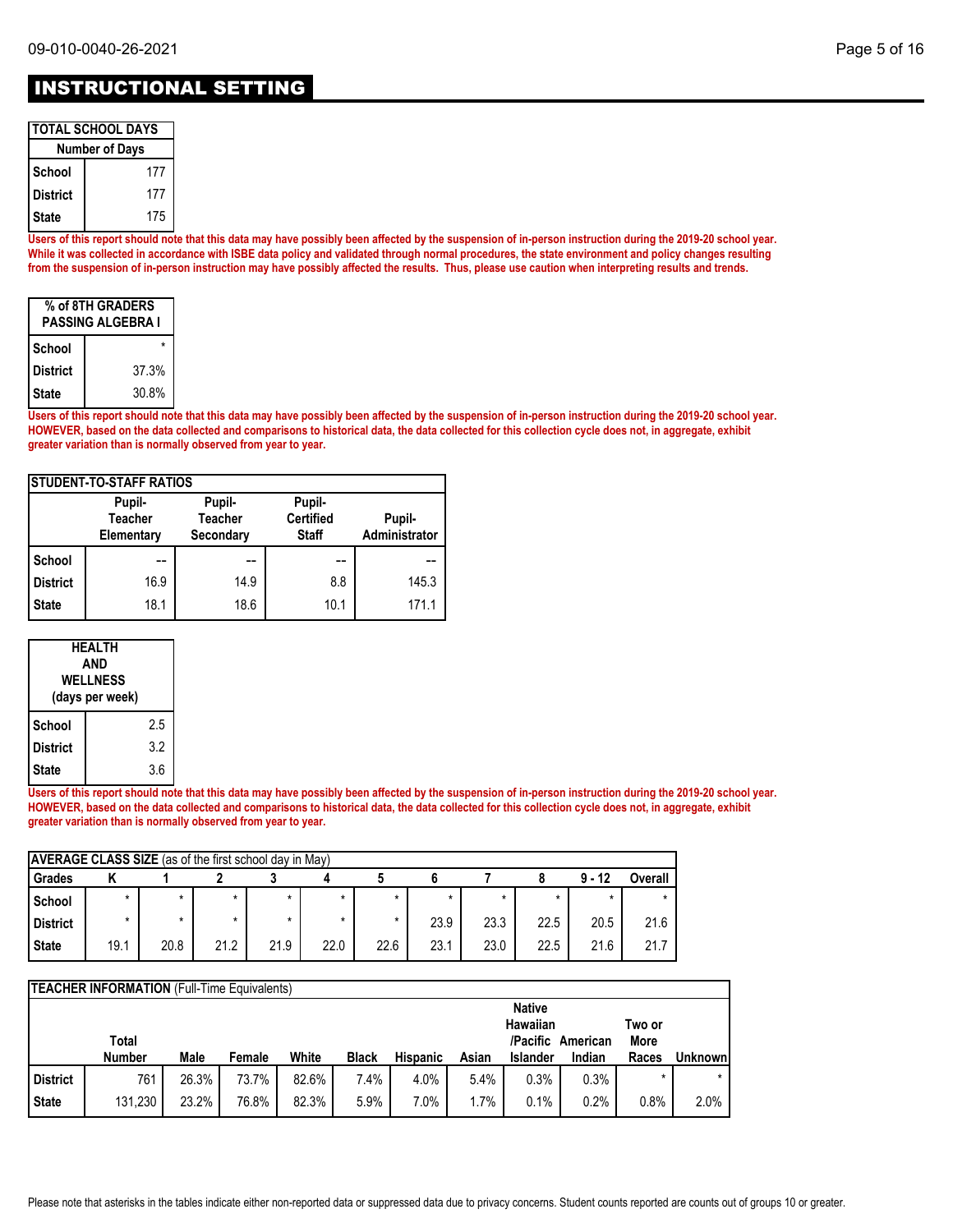#### 09-010-0040-26-2021 Page 6 of 16

|                 | <b>TEACHER INFORMATION (Experience)</b>             |                                                                |                                                |
|-----------------|-----------------------------------------------------|----------------------------------------------------------------|------------------------------------------------|
|                 |                                                     | $%$ of                                                         | $%$ of                                         |
|                 | Average<br>Teaching<br><b>Experience</b><br>(Years) | <b>Teachers</b><br>with<br><b>Bachelor's</b><br><b>Degrees</b> | <b>Teachers</b><br>with<br>Master's<br>& Above |
| School          |                                                     |                                                                |                                                |
| <b>District</b> | 10.7                                                | 45.3%                                                          | 54.6%                                          |
| <b>State</b>    | 13.4                                                | 39.6%                                                          | 59.8%                                          |

| <b>ITEACHER RETENTION RATE</b> |       |  |                 | <b>IPRINCIPAL TURNOVER (Count)</b> |
|--------------------------------|-------|--|-----------------|------------------------------------|
| l School                       | 81.4% |  | School          | 2.0                                |
| <b>District</b>                | 84.4% |  | <b>District</b> | 2.0                                |
| l State                        | 85.9% |  | <b>State</b>    | 2.0                                |

## **TEACHER ATTENDANCE RATE**

| School          |       |
|-----------------|-------|
| <b>District</b> | 85.1% |
| <b>State</b>    | 86.6% |

**Users of this report should note that this data may have possibly been affected by the suspension of in-person instruction during the 2019-20 school year. While it was collected in accordance with ISBE data policy and validated through normal procedures, the state environment and policy changes resulting from the suspension of in-person instruction may have possibly affected the results. Thus, please use caution when interpreting results and trends.**

| ITEACHER EVALUATION RATE |       |  |  |  |
|--------------------------|-------|--|--|--|
| School                   |       |  |  |  |
| <b>District</b>          | 99.1% |  |  |  |
| <b>State</b>             | 98.7% |  |  |  |

**Users of this report should note that this data may have possibly been affected by the suspension of in-person instruction during the 2019-20 school year. While it was collected in accordance with ISBE data policy and validated through normal procedures, the state environment and policy changes resulting from the suspension of in-person instruction may have possibly affected the results. Thus, please use caution when interpreting results and trends.**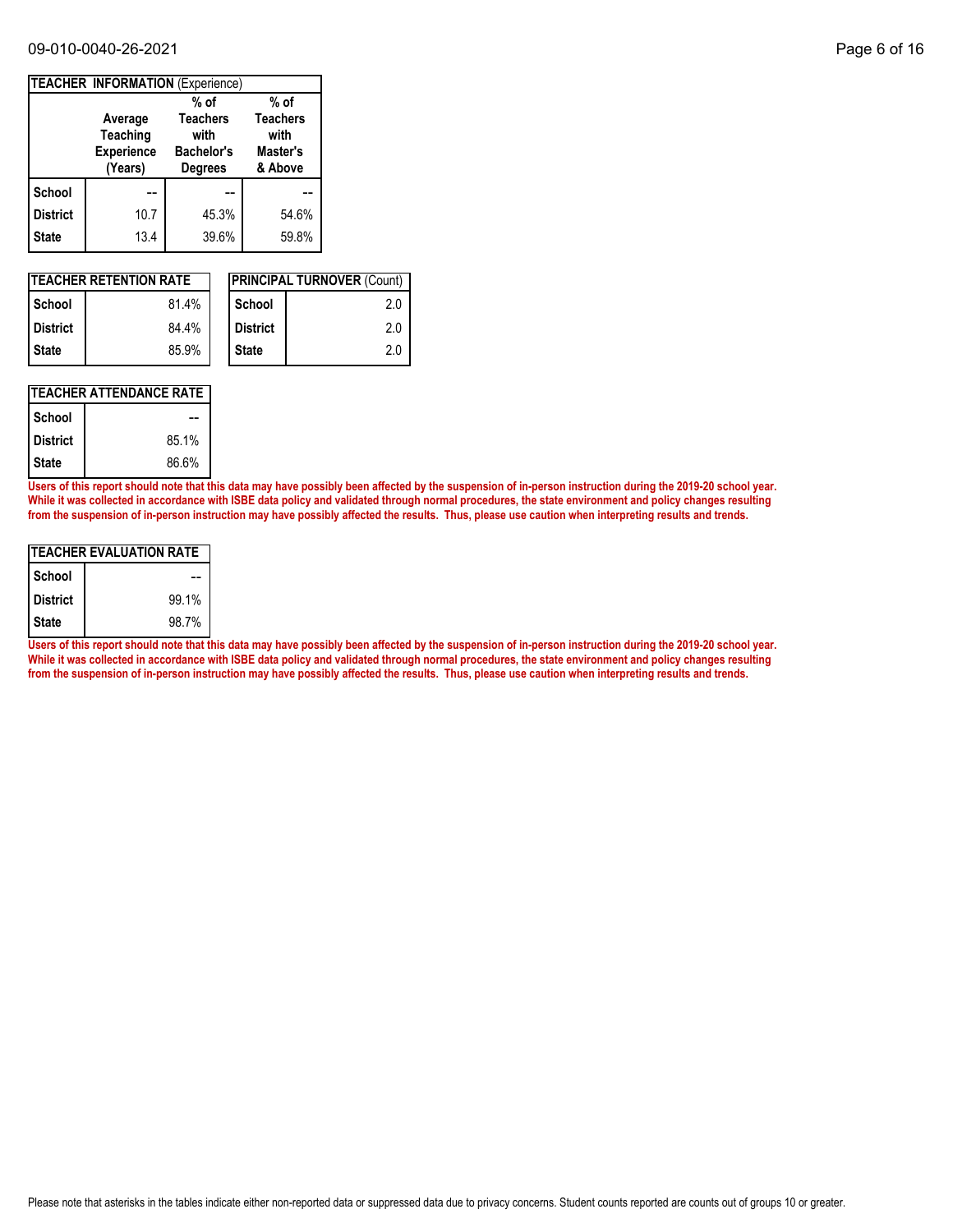# SCHOOL DISTRICT FINANCES

#### **AVERAGE TEACHER/ADMINISTRATOR SALARIES**





| <b>IREVENUE BY SOURCE 2018-19</b> |                 |            |         | <b>EXPENDITURE BY FUND 2018-19</b>  |                 |            |         |
|-----------------------------------|-----------------|------------|---------|-------------------------------------|-----------------|------------|---------|
|                                   | <b>District</b> | District % | State % |                                     | <b>District</b> | District % | State % |
| <b>Local Property Taxes</b>       | \$117,427,885   | 68.2%      | 60.3%   | <b>Education</b>                    | \$110,087,730   | 57.7%      | 70.4%   |
|                                   |                 |            |         | <b>Operations &amp; Maintenance</b> | \$11,867,091    | 6.2%       | 7.3%    |
| <b>Other Local Funding</b>        | \$14,784,405    | 8.6%       | 6.1%    | Transportation                      | \$8,124,050     | 4.3%       | 3.9%    |
|                                   |                 |            |         | Debt Service                        | \$26,387,483    | 13.8%      | 8.4%    |
| <b>Evidence-Based Funding</b>     | \$14,766,684    | 8.6%       | 21.7%   | <b>Tort</b>                         | \$1,737,430     | $0.9\%$    | 1.2%    |
|                                   |                 |            |         | Municipal Retirement/               |                 |            |         |
| <b>Other State Funding</b>        | \$9,838,440     | 5.7%       | 4.9%    | <b>Social Security</b>              | \$4,567,015     | 2.4%       | 1.9%    |
|                                   |                 |            |         | <b>Fire Prevention &amp; Safety</b> | \$3.147         | $0.0\%$    | 0.6%    |
| <b>Federal Funding</b>            | \$15,258,037    | 8.9%       | 7.0%    | <b>Capital Projects</b>             | \$28,105,409    | 14.7%      | 6.3%    |
| <b>TOTAL</b>                      | \$172,075,451   |            |         | <b>TOTAL</b>                        | \$190,879,355   |            |         |

#### **OTHER FINANCIAL INDICATORS**

|                 | 2017 Equalized<br><b>Assessed Valuation</b><br>per Pupil | 2017 Total School<br>Tax Rate<br>per \$100 | 2018-19 Instructional<br><b>Expenditure</b><br>per Pupil | 2018-19 Operating<br><b>Expenditure</b><br>per Pupil |
|-----------------|----------------------------------------------------------|--------------------------------------------|----------------------------------------------------------|------------------------------------------------------|
| <b>District</b> | \$263,127                                                | 5.03                                       | \$8.843                                                  | \$16,594                                             |
| <b>State</b>    | $***$                                                    | $***$                                      | \$8,582                                                  | \$14.492                                             |

\*\* Due to the way Illinois school districts are configured, state averages for equalized assessed valuation per pupil and total school tax rate per \$100 are not provided.

**Equalized assessed valuation** includes all computed property values upon which a district's local tax rate is calculated.

**Total school tax rate** is a district's total tax rate as it appears on local property tax bills.

**Instructional expenditure per pupil** includes the direct costs of teaching pupils or the interaction between teachers and pupils.

**Operating expenditure per pupil** includes the gross operating cost of a school district excluding summer school, adult education, bond principal retired, and capital expenditures.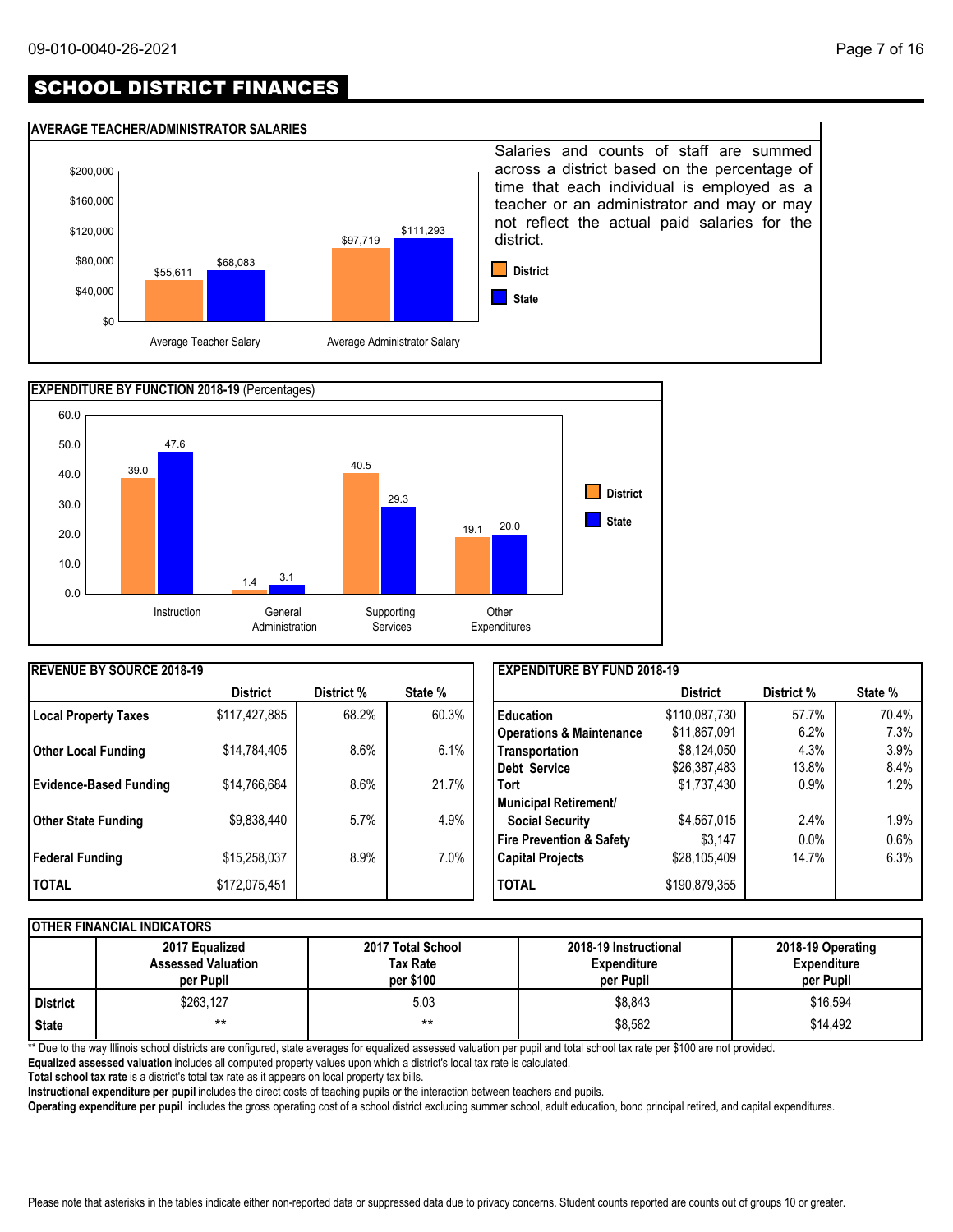## SCHOOL-LEVEL FINANCES

[www.isbe.net/site-based](https://www.isbe.net/site-based). The Every Student Succeeds Act requires LEAs to report school-level expenditure data, beginning with school year 2018-19. LEAs are required to report actual personnel and non-personnel expenditures of both site-specific and district centralized expenditures. These data are self-reported and may differ from Annual Financial Report data. For more information, visit

For Site-Based Expenditure Reporting, enrollment numbers display the average of the enrolled student count on October 1 and March 1 of the reporting year, including all children aged 3 through 21 in grades prekindergarten through 12 served by the LEA or placed in another educational institution by the LEA. Note that students attending only part of each day are counted as proportional students in the count, which may lead to decimal places in the enrollment number.

|                 |                   |       | <b>Site-Level Per-Pupil</b><br><b>Expenditures</b> |         |       | District Centralized Per-Pupil   Total Per-Pupil Expenditures  <br><b>Expenditures</b> |         |       |                              |          |                   |                              |
|-----------------|-------------------|-------|----------------------------------------------------|---------|-------|----------------------------------------------------------------------------------------|---------|-------|------------------------------|----------|-------------------|------------------------------|
|                 | <b>Enrollment</b> |       | Federal State/Local Subtotal I                     |         |       | <b>Federal State/Local Subtotal</b>                                                    |         |       | Federal State/Local Subtotal |          | <b>Exclusions</b> | Total<br><b>Expenditures</b> |
| School          | 449.50            | \$380 | \$5.561                                            | \$5.942 | \$384 | \$5.658                                                                                | \$6.042 | \$764 | \$11.220                     | \$11.984 |                   |                              |
| <b>District</b> | 10.206.99         | \$320 | \$6.584                                            | \$6.903 | \$485 | \$5.545                                                                                | \$6.030 | \$805 | \$12.129                     | \$12.934 | \$117.632.648     | \$249,648,098                |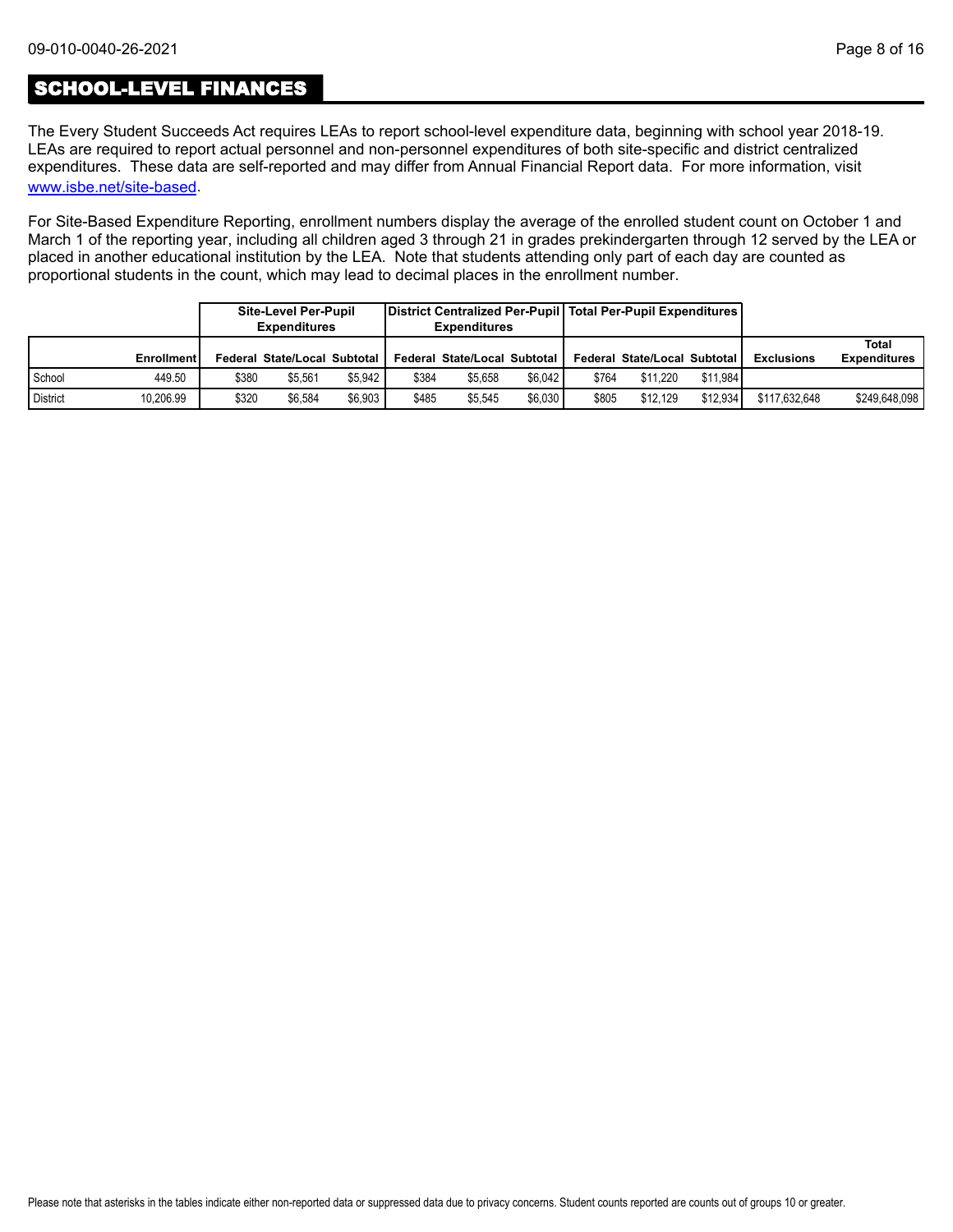## SCHOOL IMPROVEMENT FUNDS

Title I School Improvement - 1003(a) Grant funds are federal Title I funds allocated to districts to support school improvement efforts in schools designated as targeted or comprehensive. Funds must be spent on activities that supplement core programs. Comprehensive schools receive comprehensive support and are required to utilize an approved Learning Partner. Targeted schools receive targeted support and may utilize an approved Learning Partner. Any school utilizing Title I School Improvement - 1003(a) funds must complete an application and School Improvement Report based on a local Board of Education approved School Improvement Plan and submit the Illinois Quality Framework Supporting Rubric. Additional information on the requirements of this grant can be found here:<https://www.isbe.net/Pages/IL-EMPOWER.aspx>

| <b>ISCHOOL IMPROVEMENT FUNDS</b> |                         |                              |                                     |
|----------------------------------|-------------------------|------------------------------|-------------------------------------|
| <b>School Year First</b>         |                         | Title I School Improvement - | <b>Reason for Receiving Title I</b> |
| <b>Identified As</b>             |                         | 1003(a) Funds Received for   | <b>School Improvement -</b>         |
| <b>Needing Support</b>           | <b>Level of Support</b> | <b>Previous School Year</b>  | 1003(a) Funds                       |
| 2019                             | Targeted                | 15.000                       | <b>CWD</b>                          |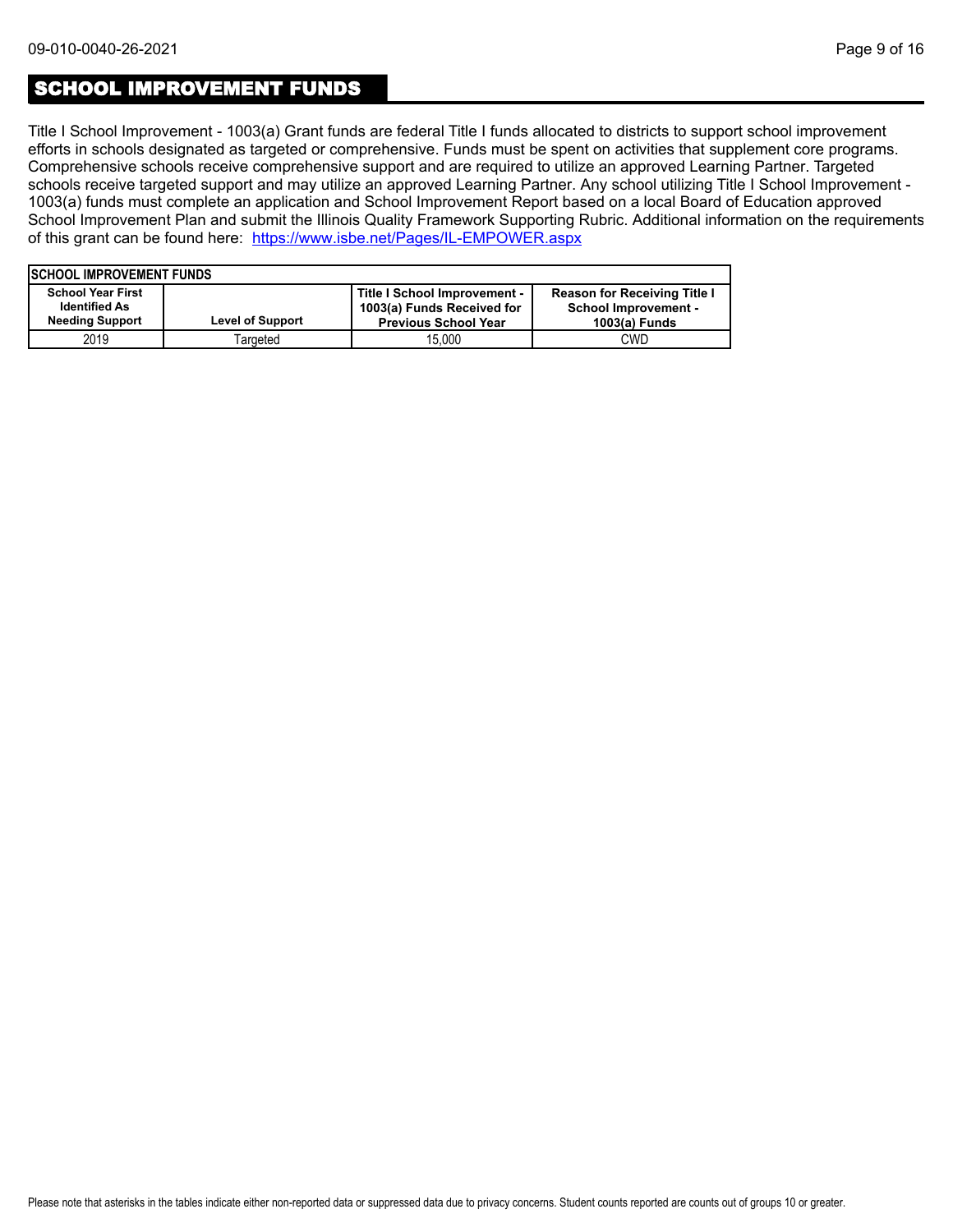# ACADEMIC PERFORMANCE - ASSESSMENTS

The federal Every Student Succeeds Act requires states to provide every school a summative designation. All states were given a waiver of this requirement for school year 2019-2020 due to the impact of COVID-19. The waiver requires that states reissue schools their designations from the previous year. Illinois has four summative designations: Exemplary, Commendable, Targeted Support, and Comprehensive Support. Schools that receive a designation of Targeted Support for particular student groups or Comprehensive Support for the school receive additional funding and resources to build local capacity and improve student outcomes. Multiple measures of school performance and environment determine a school's designation. For more information about Illinois' accountability system please visit [www.isbe.net/summative](http://www.isbe.net/summative)

|                 | <b>ELA PARTICIPATION - ALL TESTS (Demographics)</b> |      |        |       |              |          |       |                                              |                             |                         |                                         |                                        |                            |                      |
|-----------------|-----------------------------------------------------|------|--------|-------|--------------|----------|-------|----------------------------------------------|-----------------------------|-------------------------|-----------------------------------------|----------------------------------------|----------------------------|----------------------|
|                 | All                                                 | Male | Female | White | <b>Black</b> | Hispanic | Asian | <b>Native</b><br>Hawaiian<br><b>Islander</b> | /Pacific American<br>Indian | Two or<br>More<br>Races | Children<br>with<br><b>Disabilities</b> | <b>Students</b><br>with<br><b>IEPs</b> | <b>English</b><br>Learners | Low<br><b>Income</b> |
| School          |                                                     |      |        |       |              |          |       |                                              |                             |                         |                                         |                                        |                            |                      |
| <b>District</b> |                                                     |      |        |       |              |          |       |                                              |                             |                         |                                         |                                        |                            |                      |
| <b>State</b>    |                                                     |      |        |       |              |          |       |                                              |                             |                         |                                         |                                        |                            |                      |

**Due to the suspension of in-person instruction during the 2019-20 school year, the data for this metric is unavailable for use in the School Year 2020 Report Card.**

|                 | MATH PARTICIPATION - ALL TESTS (Demographics) |      |        |       |              |          |       |                           |                   |        |                     |                 |          |        |
|-----------------|-----------------------------------------------|------|--------|-------|--------------|----------|-------|---------------------------|-------------------|--------|---------------------|-----------------|----------|--------|
|                 |                                               |      |        |       |              |          |       | <b>Native</b><br>Hawaiian |                   | Two or | Children            | <b>Students</b> |          |        |
|                 |                                               |      |        |       |              |          |       |                           | /Pacific American | More   | with                | with            | English  | Low    |
|                 | All                                           | Male | Female | White | <b>Black</b> | Hispanic | Asian | Islander                  | Indian            | Races  | <b>Disabilities</b> | <b>IEPs</b>     | Learners | Income |
| School          |                                               |      |        |       |              |          |       |                           |                   |        |                     |                 |          |        |
| <b>District</b> |                                               |      |        |       |              |          |       |                           |                   |        |                     |                 |          |        |
| State           |                                               |      |        |       |              |          |       |                           |                   |        |                     |                 |          |        |
|                 |                                               |      |        |       |              |          |       |                           |                   |        |                     |                 |          |        |

**Due to the suspension of in-person instruction during the 2019-20 school year, the data for this metric is unavailable for use in the School Year 2020 Report Card.**

|                 | <b>SCIENCE PARTICIPATION - ALL TESTS (Demographics)</b> |      |        |       |              |          |       |                           |                             |                |                     |                         |          |               |
|-----------------|---------------------------------------------------------|------|--------|-------|--------------|----------|-------|---------------------------|-----------------------------|----------------|---------------------|-------------------------|----------|---------------|
|                 | All                                                     |      |        |       |              |          |       | <b>Native</b><br>Hawaiian | /Pacific American<br>Indian | Two or<br>More | Children<br>with    | <b>Students</b><br>with | English  | Low           |
|                 |                                                         | Male | Female | White | <b>Black</b> | Hispanic | Asian | Islander                  |                             | Races          | <b>Disabilities</b> | <b>IEPs</b>             | Learners | <b>Income</b> |
| School          |                                                         |      |        |       |              |          |       |                           |                             |                |                     |                         |          |               |
| <b>District</b> |                                                         |      |        |       |              |          |       |                           |                             |                |                     |                         |          |               |
| <b>State</b>    |                                                         |      |        |       |              |          |       |                           |                             |                |                     |                         |          |               |

**Due to the suspension of in-person instruction during the 2019-20 school year, the data for this metric is unavailable for use in the School Year 2020 Report Card.**

#### **NUMBER AND PERCENTAGE OF ENGLISH LEARNERS EXEMPTED FROM ASSESSMENT**

No English Learners are exempted from assessment, including those who are newly arrived in the U.S. Previously, states could exempt newly arrived English Learners from ELA testing only. Under ESSA, states have flexibility in how they test and use scores from newly arrived English Learners. Per the approved Illinois ESSA State Plan, "Illinois will assess newly arrived ELs, enrolled in their first year in U.S. schools, in grades 3-12 in academic content areas: English language arts, mathematics, and science. Data from the first-year assessments will not be included in accountability determinations, but serve solely for baseline purposes."

Please note that asterisks in the tables indicate either non-reported data or suppressed data due to privacy concerns. Student counts reported are counts out of groups 10 or greater.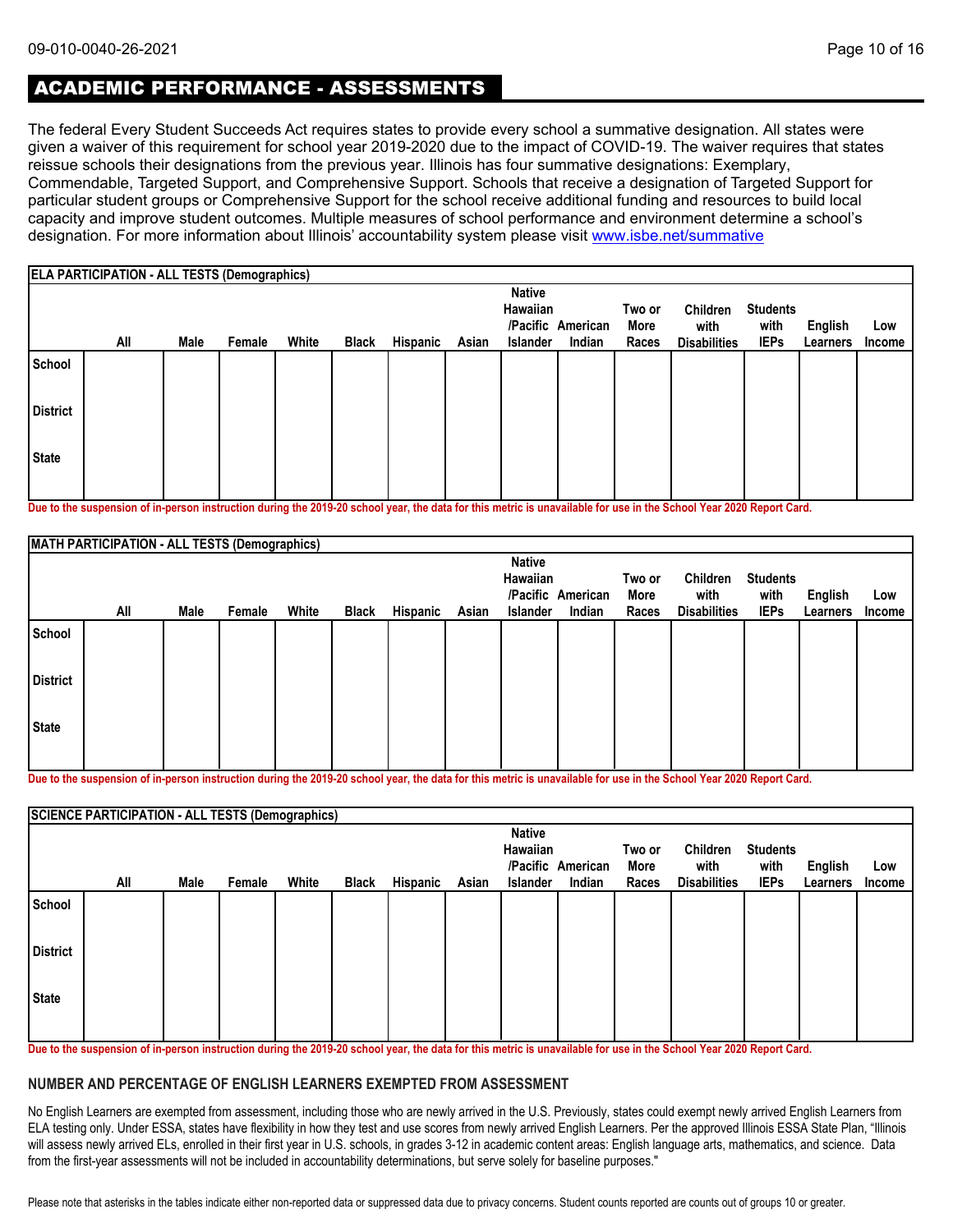|                 | <b>IAR ELA PARTICIPATION (Demographics)</b> |      |        |       |              |          |       |                                              |                             |                         |                                         |                                        |                     |               |
|-----------------|---------------------------------------------|------|--------|-------|--------------|----------|-------|----------------------------------------------|-----------------------------|-------------------------|-----------------------------------------|----------------------------------------|---------------------|---------------|
|                 | All                                         | Male | Female | White | <b>Black</b> | Hispanic | Asian | <b>Native</b><br>Hawaiian<br><b>Islander</b> | /Pacific American<br>Indian | Two or<br>More<br>Races | Children<br>with<br><b>Disabilities</b> | <b>Students</b><br>with<br><b>IEPs</b> | English<br>Learners | Low<br>Income |
| School          |                                             |      |        |       |              |          |       |                                              |                             |                         |                                         |                                        |                     |               |
| <b>District</b> |                                             |      |        |       |              |          |       |                                              |                             |                         |                                         |                                        |                     |               |
| <b>State</b>    |                                             |      |        |       |              |          |       |                                              |                             |                         |                                         |                                        |                     |               |

**Due to the suspension of in-person instruction during the 2019-20 school year, the data for this metric is unavailable for use in the School Year 2020 Report Card.**

|                 | IAR MATH PARTICIPATION (Demographics) |      |        |       |              |          |       |                                              |                             |                         |                                         |                                        |                            |                      |
|-----------------|---------------------------------------|------|--------|-------|--------------|----------|-------|----------------------------------------------|-----------------------------|-------------------------|-----------------------------------------|----------------------------------------|----------------------------|----------------------|
|                 | All                                   | Male | Female | White | <b>Black</b> | Hispanic | Asian | <b>Native</b><br>Hawaiian<br><b>Islander</b> | /Pacific American<br>Indian | Two or<br>More<br>Races | Children<br>with<br><b>Disabilities</b> | <b>Students</b><br>with<br><b>IEPs</b> | <b>English</b><br>Learners | Low<br><b>Income</b> |
| School          |                                       |      |        |       |              |          |       |                                              |                             |                         |                                         |                                        |                            |                      |
| <b>District</b> |                                       |      |        |       |              |          |       |                                              |                             |                         |                                         |                                        |                            |                      |
| <b>State</b>    |                                       |      |        |       |              |          |       |                                              |                             |                         |                                         |                                        |                            |                      |

**Due to the suspension of in-person instruction during the 2019-20 school year, the data for this metric is unavailable for use in the School Year 2020 Report Card.**

|                 | SAT ELA PARTICIPATION (Demographics) |      |        |       |              |          |       |                                       |                             |                         |                                         |                                        |                     |               |
|-----------------|--------------------------------------|------|--------|-------|--------------|----------|-------|---------------------------------------|-----------------------------|-------------------------|-----------------------------------------|----------------------------------------|---------------------|---------------|
|                 | All                                  | Male | Female | White | <b>Black</b> | Hispanic | Asian | <b>Native</b><br>Hawaiian<br>Islander | /Pacific American<br>Indian | Two or<br>More<br>Races | Children<br>with<br><b>Disabilities</b> | <b>Students</b><br>with<br><b>IEPs</b> | English<br>Learners | Low<br>Income |
| School          |                                      |      |        |       |              |          |       |                                       |                             |                         |                                         |                                        |                     |               |
| <b>District</b> |                                      |      |        |       |              |          |       |                                       |                             |                         |                                         |                                        |                     |               |
| State           |                                      |      |        |       |              |          |       |                                       |                             |                         |                                         |                                        |                     |               |
|                 |                                      |      |        |       |              |          |       |                                       |                             |                         |                                         |                                        |                     |               |

**Due to the suspension of in-person instruction during the 2019-20 school year, the data for this metric is unavailable for use in the School Year 2020 Report Card.**

|                 | SAT MATH PARTICIPATION (Demographics) |      |        |       |              |          |       |                                       |                             |                         |                                         |                                        |                            |               |
|-----------------|---------------------------------------|------|--------|-------|--------------|----------|-------|---------------------------------------|-----------------------------|-------------------------|-----------------------------------------|----------------------------------------|----------------------------|---------------|
|                 | All                                   | Male | Female | White | <b>Black</b> | Hispanic | Asian | <b>Native</b><br>Hawaiian<br>Islander | /Pacific American<br>Indian | Two or<br>More<br>Races | Children<br>with<br><b>Disabilities</b> | <b>Students</b><br>with<br><b>IEPs</b> | <b>English</b><br>Learners | Low<br>Income |
| School          |                                       |      |        |       |              |          |       |                                       |                             |                         |                                         |                                        |                            |               |
| <b>District</b> |                                       |      |        |       |              |          |       |                                       |                             |                         |                                         |                                        |                            |               |
| <b>State</b>    |                                       |      |        |       |              |          |       |                                       |                             |                         |                                         |                                        |                            |               |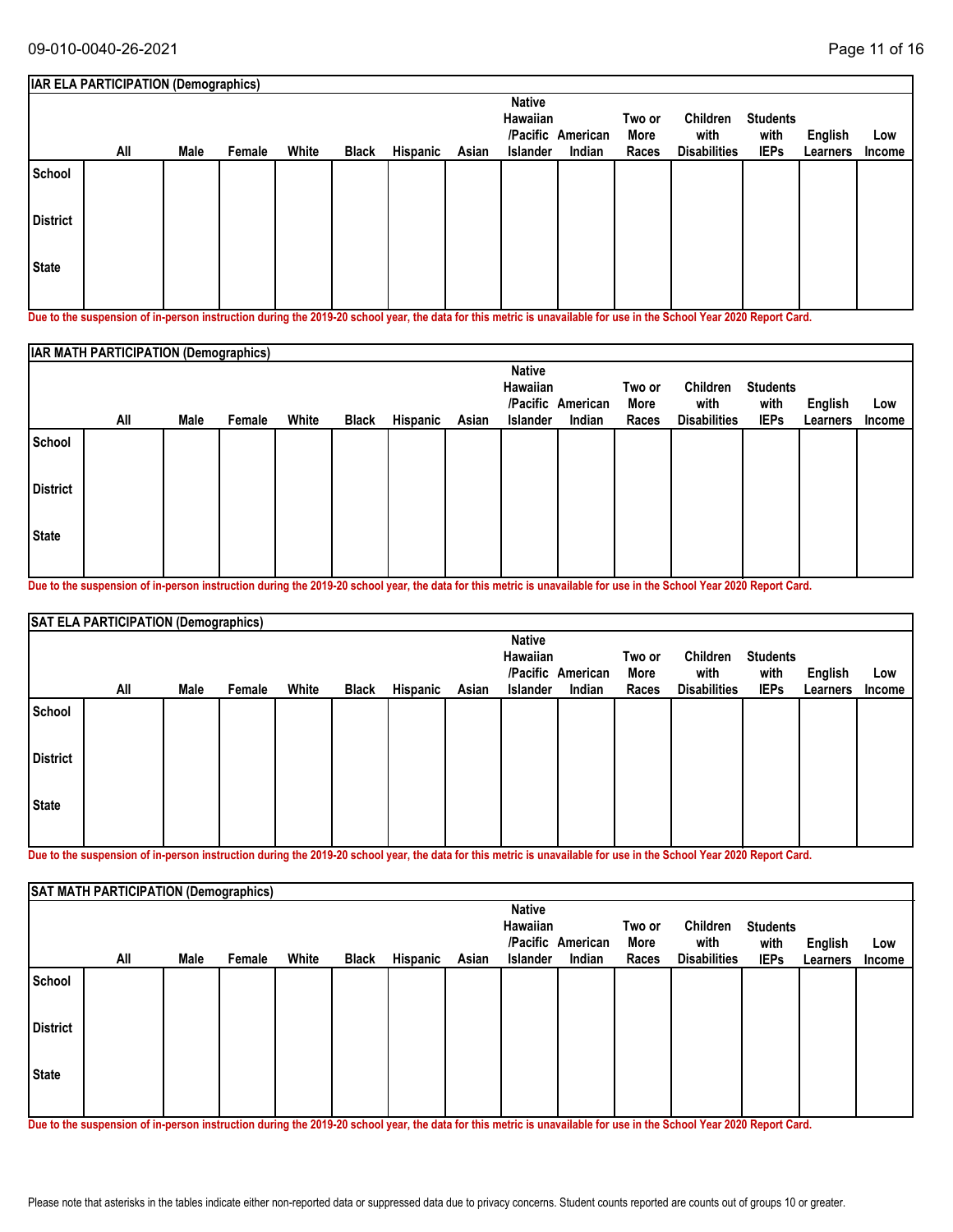|                 | DLM-AA ELA PARTICIPATION (Demographics) |      |        |       |              |          |       |                                              |                             |                         |                                         |                                        |                     |               |
|-----------------|-----------------------------------------|------|--------|-------|--------------|----------|-------|----------------------------------------------|-----------------------------|-------------------------|-----------------------------------------|----------------------------------------|---------------------|---------------|
|                 | All                                     | Male | Female | White | <b>Black</b> | Hispanic | Asian | <b>Native</b><br>Hawaiian<br><b>Islander</b> | /Pacific American<br>Indian | Two or<br>More<br>Races | Children<br>with<br><b>Disabilities</b> | <b>Students</b><br>with<br><b>IEPs</b> | English<br>Learners | Low<br>Income |
| School          |                                         |      |        |       |              |          |       |                                              |                             |                         |                                         |                                        |                     |               |
| <b>District</b> |                                         |      |        |       |              |          |       |                                              |                             |                         |                                         |                                        |                     |               |
| <b>State</b>    |                                         |      |        |       |              |          |       |                                              |                             |                         |                                         |                                        |                     |               |

**Due to the suspension of in-person instruction during the 2019-20 school year, the data for this metric is unavailable for use in the School Year 2020 Report Card.**

|                 | DLM-AA MATH PARTICIPATION (Demographics) |      |        |       |              |          |       |                                              |                             |                         |                                         |                                        |                            |                      |
|-----------------|------------------------------------------|------|--------|-------|--------------|----------|-------|----------------------------------------------|-----------------------------|-------------------------|-----------------------------------------|----------------------------------------|----------------------------|----------------------|
|                 | All                                      | Male | Female | White | <b>Black</b> | Hispanic | Asian | <b>Native</b><br>Hawaiian<br><b>Islander</b> | /Pacific American<br>Indian | Two or<br>More<br>Races | Children<br>with<br><b>Disabilities</b> | <b>Students</b><br>with<br><b>IEPs</b> | <b>English</b><br>Learners | Low<br><b>Income</b> |
| School          |                                          |      |        |       |              |          |       |                                              |                             |                         |                                         |                                        |                            |                      |
| <b>District</b> |                                          |      |        |       |              |          |       |                                              |                             |                         |                                         |                                        |                            |                      |
| <b>State</b>    |                                          |      |        |       |              |          |       |                                              |                             |                         |                                         |                                        |                            |                      |

**Due to the suspension of in-person instruction during the 2019-20 school year, the data for this metric is unavailable for use in the School Year 2020 Report Card.**

|                 | DLM-AA SCIENCE PARTICIPATION (Demographics) |      |        |       |              |          |       |                 |                   |        |                     |                 |          |        |
|-----------------|---------------------------------------------|------|--------|-------|--------------|----------|-------|-----------------|-------------------|--------|---------------------|-----------------|----------|--------|
|                 |                                             |      |        |       |              |          |       | <b>Native</b>   |                   |        |                     |                 |          |        |
|                 |                                             |      |        |       |              |          |       | Hawaiian        |                   | Two or | Children            | <b>Students</b> |          |        |
|                 |                                             |      |        |       |              |          |       |                 | /Pacific American | More   | with                | with            | English  | Low    |
|                 | All                                         | Male | Female | White | <b>Black</b> | Hispanic | Asian | <b>Islander</b> | Indian            | Races  | <b>Disabilities</b> | <b>IEPs</b>     | Learners | Income |
| School          |                                             |      |        |       |              |          |       |                 |                   |        |                     |                 |          |        |
| <b>District</b> |                                             |      |        |       |              |          |       |                 |                   |        |                     |                 |          |        |
| State           |                                             |      |        |       |              |          |       |                 |                   |        |                     |                 |          |        |
|                 |                                             |      |        |       |              |          |       |                 |                   |        |                     |                 |          |        |

**Due to the suspension of in-person instruction during the 2019-20 school year, the data for this metric is unavailable for use in the School Year 2020 Report Card.**

|                 | <b>ISA PARTICIPATION (Demographics)</b> |      |        |       |              |          |       |                                       |                             |                         |                                         |                                        |                     |               |
|-----------------|-----------------------------------------|------|--------|-------|--------------|----------|-------|---------------------------------------|-----------------------------|-------------------------|-----------------------------------------|----------------------------------------|---------------------|---------------|
|                 | All                                     | Male | Female | White | <b>Black</b> | Hispanic | Asian | <b>Native</b><br>Hawaiian<br>Islander | /Pacific American<br>Indian | Two or<br>More<br>Races | Children<br>with<br><b>Disabilities</b> | <b>Students</b><br>with<br><b>IEPs</b> | English<br>Learners | Low<br>Income |
| School          |                                         |      |        |       |              |          |       |                                       |                             |                         |                                         |                                        |                     |               |
| <b>District</b> |                                         |      |        |       |              |          |       |                                       |                             |                         |                                         |                                        |                     |               |
| State           |                                         |      |        |       |              |          |       |                                       |                             |                         |                                         |                                        |                     |               |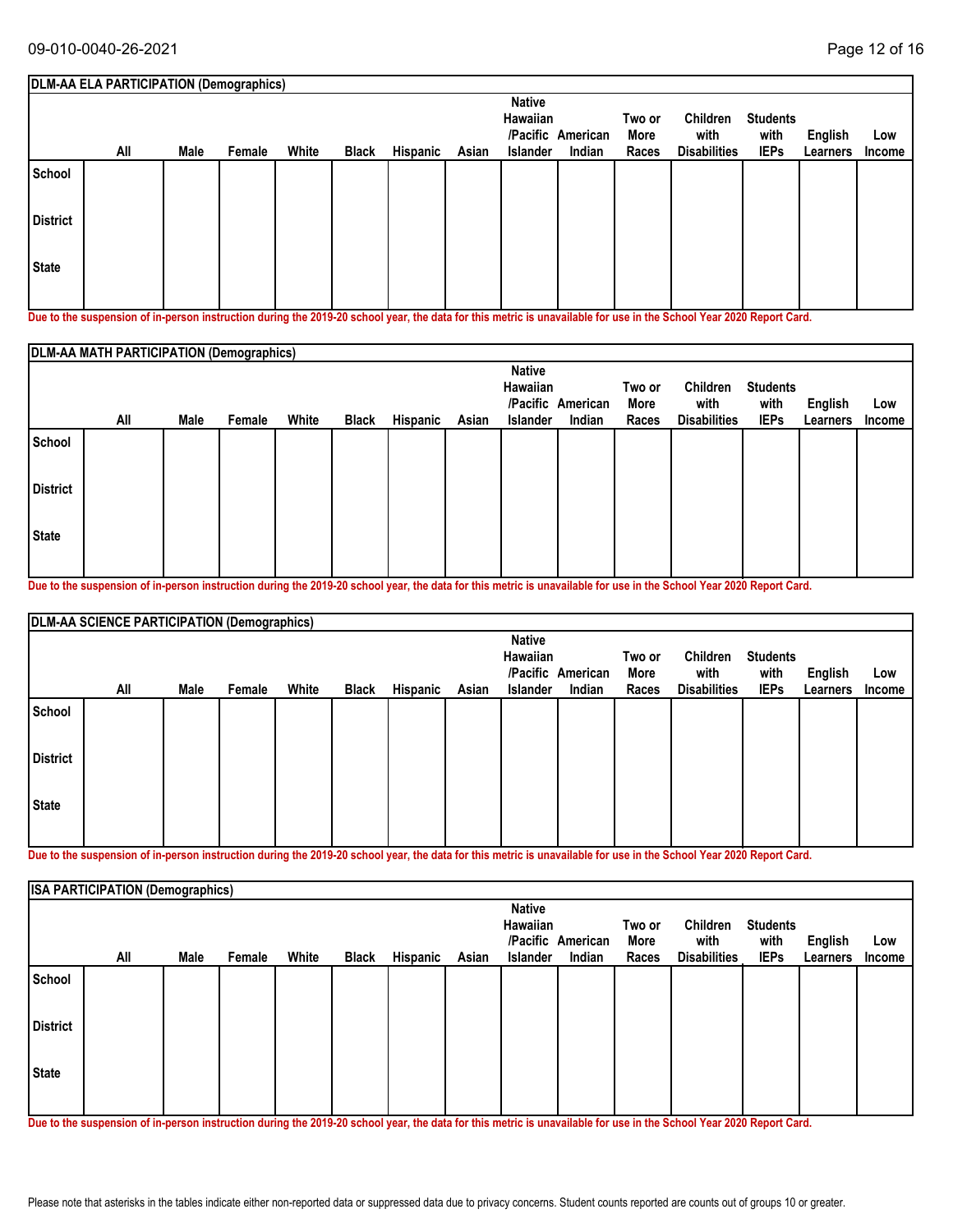#### 09-010-0040-26-2021 Page 13 of 16

|                 | All             |      |        |       |              |          |       | <b>Native</b><br>Hawaiian | /Pacific American | Two or<br>More |
|-----------------|-----------------|------|--------|-------|--------------|----------|-------|---------------------------|-------------------|----------------|
|                 | <b>Students</b> | Male | Female | White | <b>Black</b> | Hispanic | Asian | Islander                  | Indian            | Races          |
| School          |                 |      |        |       |              |          |       |                           |                   |                |
| <b>District</b> |                 |      |        |       |              |          |       |                           |                   |                |
| <b>State</b>    |                 |      |        |       |              |          |       |                           |                   |                |

**Due to the suspension of in-person instruction during the 2019-20 school year, the data for this metric is unavailable for use in the School Year 2020 Report Card.**

|                 | <b>ELA PROFICIENCY - ALL TESTS (Demographics Continued)</b> |                                        |                                   |               |          |         |                     |                 |  |  |  |  |
|-----------------|-------------------------------------------------------------|----------------------------------------|-----------------------------------|---------------|----------|---------|---------------------|-----------------|--|--|--|--|
|                 | <b>Children</b><br>with<br><b>Disabilities</b>              | <b>Students</b><br>with<br><b>IEPs</b> | <b>English</b><br><b>Learners</b> | Low<br>Income | Homeless | Migrant | Youth<br>In<br>Care | <b>Military</b> |  |  |  |  |
| <b>School</b>   |                                                             |                                        |                                   |               |          |         |                     |                 |  |  |  |  |
| <b>District</b> |                                                             |                                        |                                   |               |          |         |                     |                 |  |  |  |  |
| <b>State</b>    |                                                             |                                        |                                   |               |          |         |                     |                 |  |  |  |  |
|                 |                                                             |                                        |                                   |               |          |         |                     |                 |  |  |  |  |

**Due to the suspension of in-person instruction during the 2019-20 school year, the data for this metric is unavailable for use in the School Year 2020 Report Card.**

|                 | <b>MATH PROFICIENCY - ALL TESTS (Demographics)</b> |      |        |       |       |                         |                                  |                             |                         |
|-----------------|----------------------------------------------------|------|--------|-------|-------|-------------------------|----------------------------------|-----------------------------|-------------------------|
|                 | All<br><b>Students</b>                             | Male | Female | White | Black | Hispanic Asian Islander | <b>Native</b><br><b>Hawaiian</b> | /Pacific American<br>Indian | Two or<br>More<br>Races |
| School          |                                                    |      |        |       |       |                         |                                  |                             |                         |
| <b>District</b> |                                                    |      |        |       |       |                         |                                  |                             |                         |
| <b>State</b>    |                                                    |      |        |       |       |                         |                                  |                             |                         |

**Due to the suspension of in-person instruction during the 2019-20 school year, the data for this metric is unavailable for use in the School Year 2020 Report Card.**

|                 | <b>Children</b><br>with | <b>Students</b><br>with | <b>English</b> | Low |                         | Youth<br><b>In</b> |          |
|-----------------|-------------------------|-------------------------|----------------|-----|-------------------------|--------------------|----------|
|                 | <b>Disabilities</b>     | <b>IEPs</b>             | Learners       |     | Income Homeless Migrant | Care               | Military |
| School          |                         |                         |                |     |                         |                    |          |
| <b>District</b> |                         |                         |                |     |                         |                    |          |
| <b>State</b>    |                         |                         |                |     |                         |                    |          |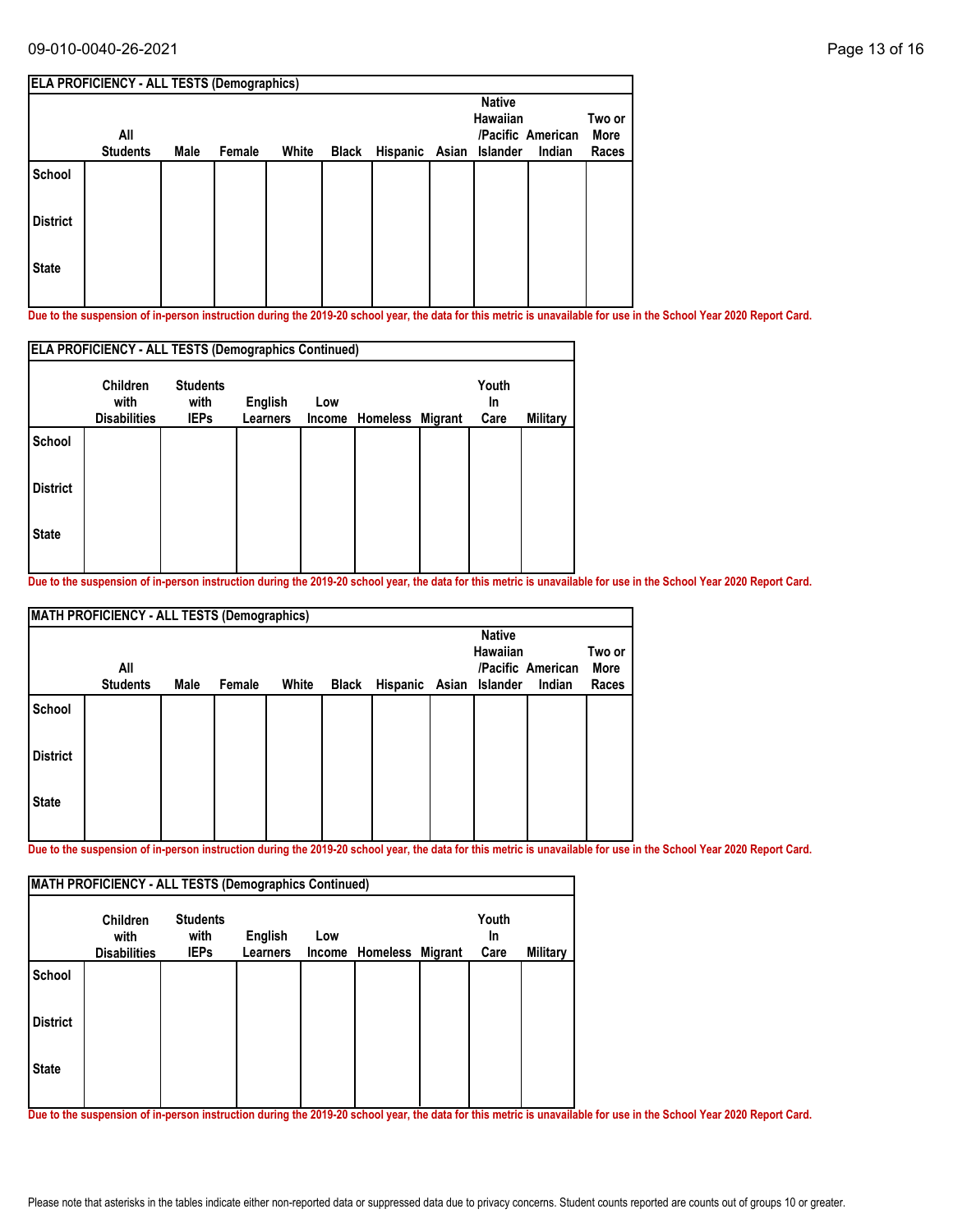### 09-010-0040-26-2021 Page 14 of 16

|                 | <b>SCIENCE PROFICIENCY - ALL TESTS (Demographics)</b> |      |        |       |                               |                           |                             |                         |
|-----------------|-------------------------------------------------------|------|--------|-------|-------------------------------|---------------------------|-----------------------------|-------------------------|
|                 | All<br><b>Students</b>                                | Male | Female | White | Black Hispanic Asian Islander | <b>Native</b><br>Hawaiian | /Pacific American<br>Indian | Two or<br>More<br>Races |
| School          |                                                       |      |        |       |                               |                           |                             |                         |
| <b>District</b> |                                                       |      |        |       |                               |                           |                             |                         |
| <b>State</b>    |                                                       |      |        |       |                               |                           |                             |                         |

**Due to the suspension of in-person instruction during the 2019-20 school year, the data for this metric is unavailable for use in the School Year 2020 Report Card.**

|                 | <b>SCIENCE PROFICIENCY - ALL TESTS (Demographics Continued)</b> |                     |                            |     |                         |            |          |
|-----------------|-----------------------------------------------------------------|---------------------|----------------------------|-----|-------------------------|------------|----------|
|                 | <b>Children</b>                                                 | <b>Students</b>     |                            |     |                         | Youth      |          |
|                 | with<br><b>Disabilities</b>                                     | with<br><b>IEPs</b> | English<br><b>Learners</b> | Low | Income Homeless Migrant | In<br>Care | Military |
| <b>School</b>   |                                                                 |                     |                            |     |                         |            |          |
| <b>District</b> |                                                                 |                     |                            |     |                         |            |          |
| <b>State</b>    |                                                                 |                     |                            |     |                         |            |          |
|                 |                                                                 |                     |                            |     |                         |            |          |

|                 | <b>IEL PROFICIENCY ON ACCESS</b> |         |                                                 |        |      |                    |                                |
|-----------------|----------------------------------|---------|-------------------------------------------------|--------|------|--------------------|--------------------------------|
|                 | #<br><b>ELS</b>                  | Tested  | %<br><b>Participation Proficient Proficient</b> |        | %    | Long<br>Term<br>EL | %<br>Long<br><b>Term</b><br>EL |
| School          | 85                               | 85      | 100.0%                                          | 8      | 9.4% | $\star$            |                                |
| <b>District</b> | 1,252                            | 1.241   | 99.1%                                           | 116    | 9.4% | 21                 | 1.7%                           |
| <b>State</b>    | 223,399                          | 220.920 | 98.9%                                           | 17,503 | 7.9% | 20.127             | 9.0%                           |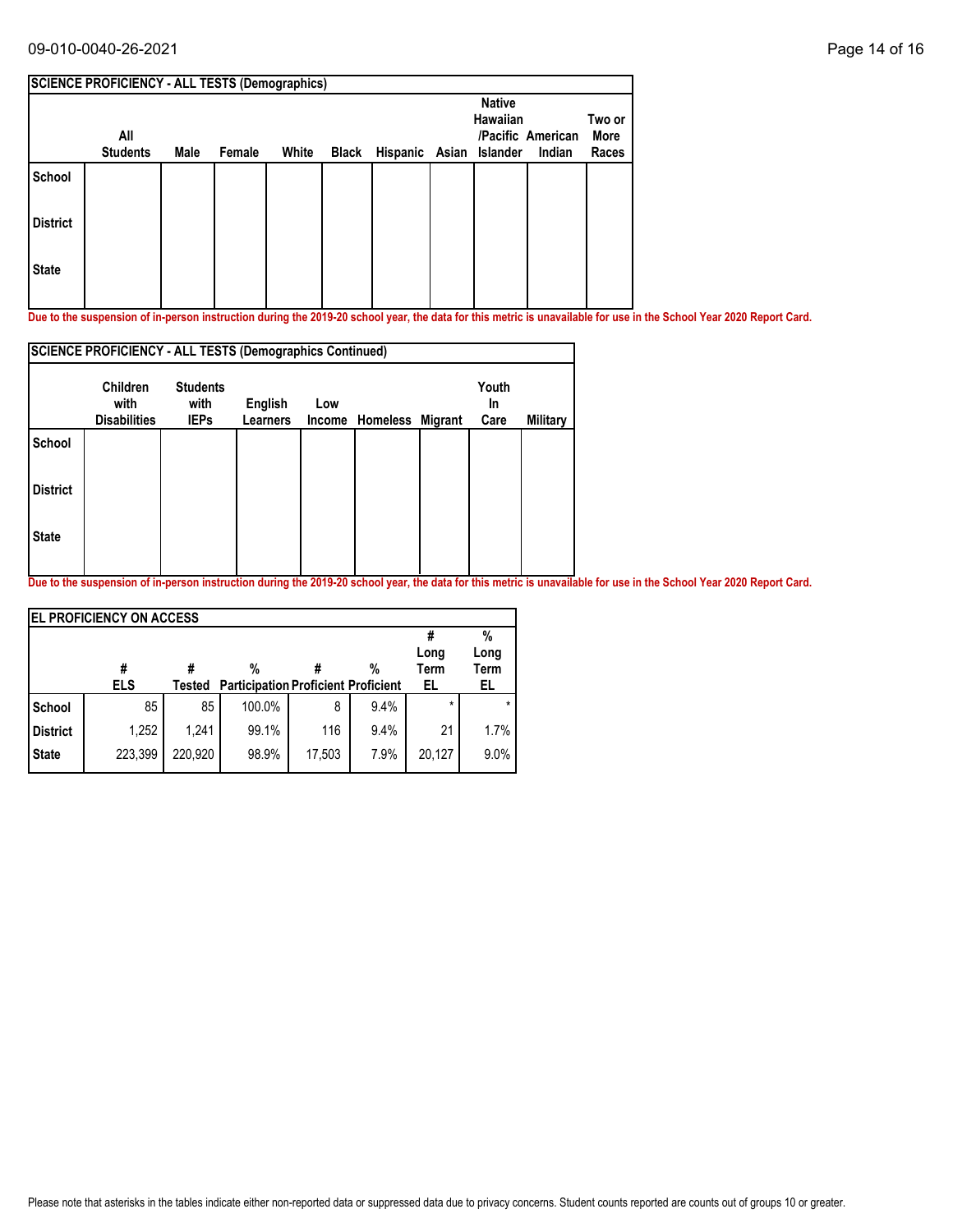|                 | <b>MEAN ELA GROWTH PERCENTILE - IAR (Demographics)</b> |      |        |       |              |          |       |                                                   |                    |                         |
|-----------------|--------------------------------------------------------|------|--------|-------|--------------|----------|-------|---------------------------------------------------|--------------------|-------------------------|
|                 | All<br><b>Students</b>                                 | Male | Female | White | <b>Black</b> | Hispanic | Asian | <b>Native</b><br>Hawaiian<br>/Pacific<br>Islander | American<br>Indian | Two or<br>More<br>Races |
| School          |                                                        |      |        |       |              |          |       |                                                   |                    |                         |
| <b>District</b> |                                                        |      |        |       |              |          |       |                                                   |                    |                         |
| <b>State</b>    |                                                        |      |        |       |              |          |       |                                                   |                    |                         |

**Due to the suspension of in-person instruction during the 2019-20 school year, the data for this metric is unavailable for use in the School Year 2020 Report Card.**

|                 | MEAN ELA GROWTH PERCENTILE - IAR (Demographics Continued) |                         |                 |        |                  |                    |          |
|-----------------|-----------------------------------------------------------|-------------------------|-----------------|--------|------------------|--------------------|----------|
|                 | <b>Children</b><br>with                                   | <b>Students</b><br>with | English         | Low    |                  | Youth<br><b>In</b> |          |
|                 | <b>Disabilities</b>                                       | <b>IEPs</b>             | <b>Learners</b> | Income | Homeless Migrant | Care               | Military |
| <b>School</b>   |                                                           |                         |                 |        |                  |                    |          |
| <b>District</b> |                                                           |                         |                 |        |                  |                    |          |
| <b>State</b>    |                                                           |                         |                 |        |                  |                    |          |
|                 |                                                           |                         |                 |        |                  |                    |          |

**Due to the suspension of in-person instruction during the 2019-20 school year, the data for this metric is unavailable for use in the School Year 2020 Report Card.**

|                 | <b>MEAN MATH GROWTH PERCENTILE - IAR (Demographics)</b> |      |        |       |              |          |       |                                                   |                    |                         |  |  |  |
|-----------------|---------------------------------------------------------|------|--------|-------|--------------|----------|-------|---------------------------------------------------|--------------------|-------------------------|--|--|--|
|                 | All<br><b>Students</b>                                  | Male | Female | White | <b>Black</b> | Hispanic | Asian | <b>Native</b><br>Hawaiian<br>/Pacific<br>Islander | American<br>Indian | Two or<br>More<br>Races |  |  |  |
| School          |                                                         |      |        |       |              |          |       |                                                   |                    |                         |  |  |  |
| <b>District</b> |                                                         |      |        |       |              |          |       |                                                   |                    |                         |  |  |  |
| State           |                                                         |      |        |       |              |          |       |                                                   |                    |                         |  |  |  |

**Due to the suspension of in-person instruction during the 2019-20 school year, the data for this metric is unavailable for use in the School Year 2020 Report Card.**

|                 | <b>Children</b><br>with | <b>Students</b><br>with | English         | Low    |                  | Youth<br><b>In</b> |                 |
|-----------------|-------------------------|-------------------------|-----------------|--------|------------------|--------------------|-----------------|
|                 | <b>Disabilities</b>     | <b>IEPs</b>             | <b>Learners</b> | Income | Homeless Migrant | Care               | <b>Military</b> |
| <b>School</b>   |                         |                         |                 |        |                  |                    |                 |
| <b>District</b> |                         |                         |                 |        |                  |                    |                 |
| <b>State</b>    |                         |                         |                 |        |                  |                    |                 |